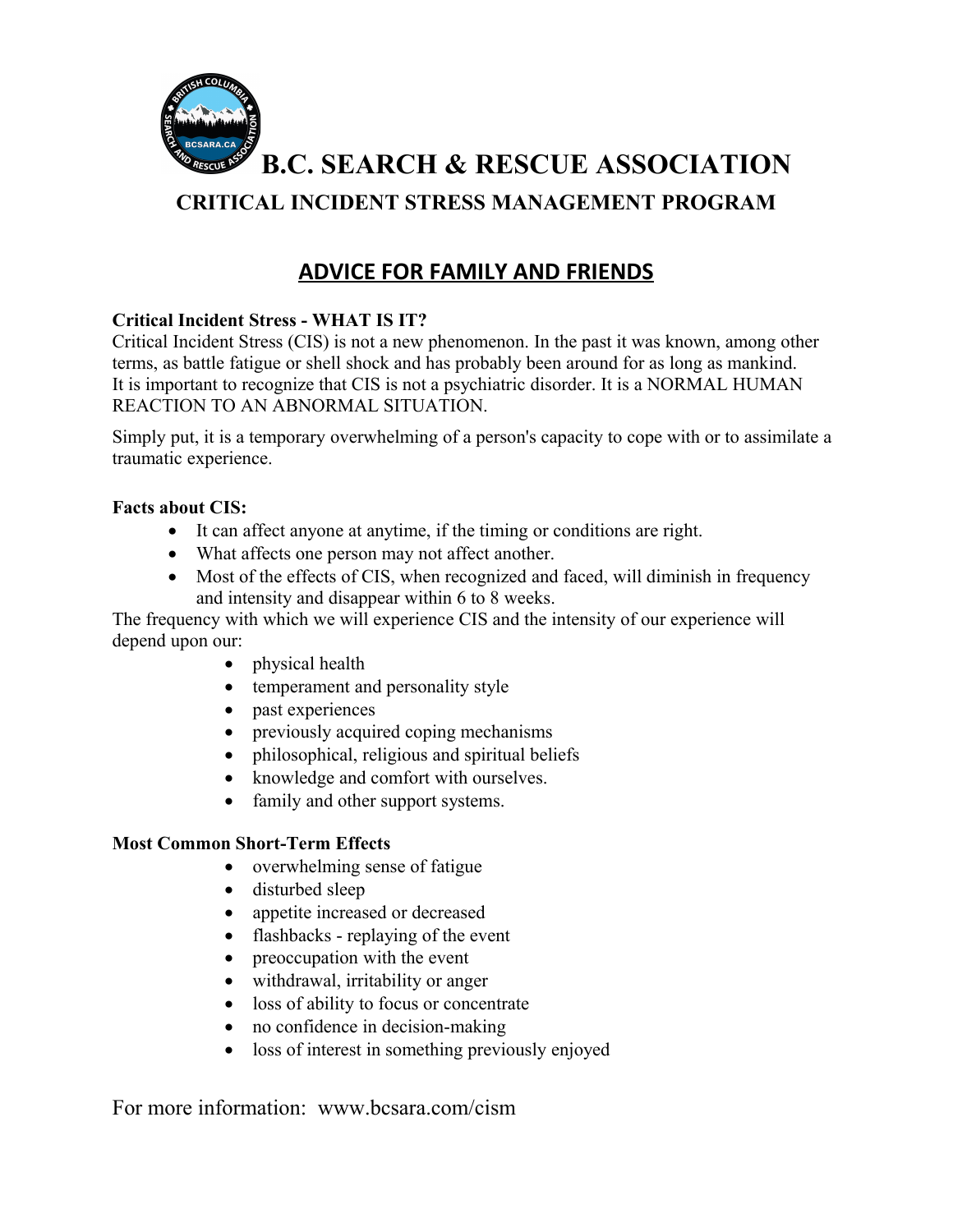

# **B.C. SEARCH & RESCUE ASSOCIATION**

## **CRITICAL INCIDENT STRESS MANAGEMENT PROGRAM**

- agitation and pacing
- jumpiness and startle reactions
- lack of trust
- lack of security
- fear of repetition of the event
- morbid sense of humour

### **Most Common Long-Term Effects**

- isolation
- difficulty forming or maintaining relationships
- lack of trust
- hostility
- inability to work
- chronic stress-related health disorders; development of Post Traumatic Stress Disorders, including anxiety states and depression

### **HOW CAN YOU HELP?**

Most important; listen, Listen, LISTEN.

- 1. Encourage them to talk about what they are experiencing.
- 2. Don't try to reassure them that everything is okay. It isn't, for them.
- 3. Don't tell them you know how they feel. You do not, even though you may have had a very similar experience.
- 4. Don't be afraid to tell them how you feel that you're sorry to see them in this state, that you care about them and what they are going through. But don't show shock or horror when gory scenes are described; this may cause them to shut down further communication.
- 5. Remember that denial and numbing out, in the early stages, are healthy ways of coping. Offer reassurance that it's okay to feel this way at this time - almost like a circuit breaker protecting from overload, power is returned gradually.
- 6. Remember that feelings of distress are a central aspect of CIS. Helping the person to identify and name the experience reinforces the healthy functioning part of their personality and helps them begin to rebuild a sense of being in control.

Take care of yourself. See that you get a healthy diet, adequate sleep and rest, regular exercise at least three times a week, recreation, and someone that you can talk with and share what you are going through as a support person.

For more information: www.bcsara.com/cism